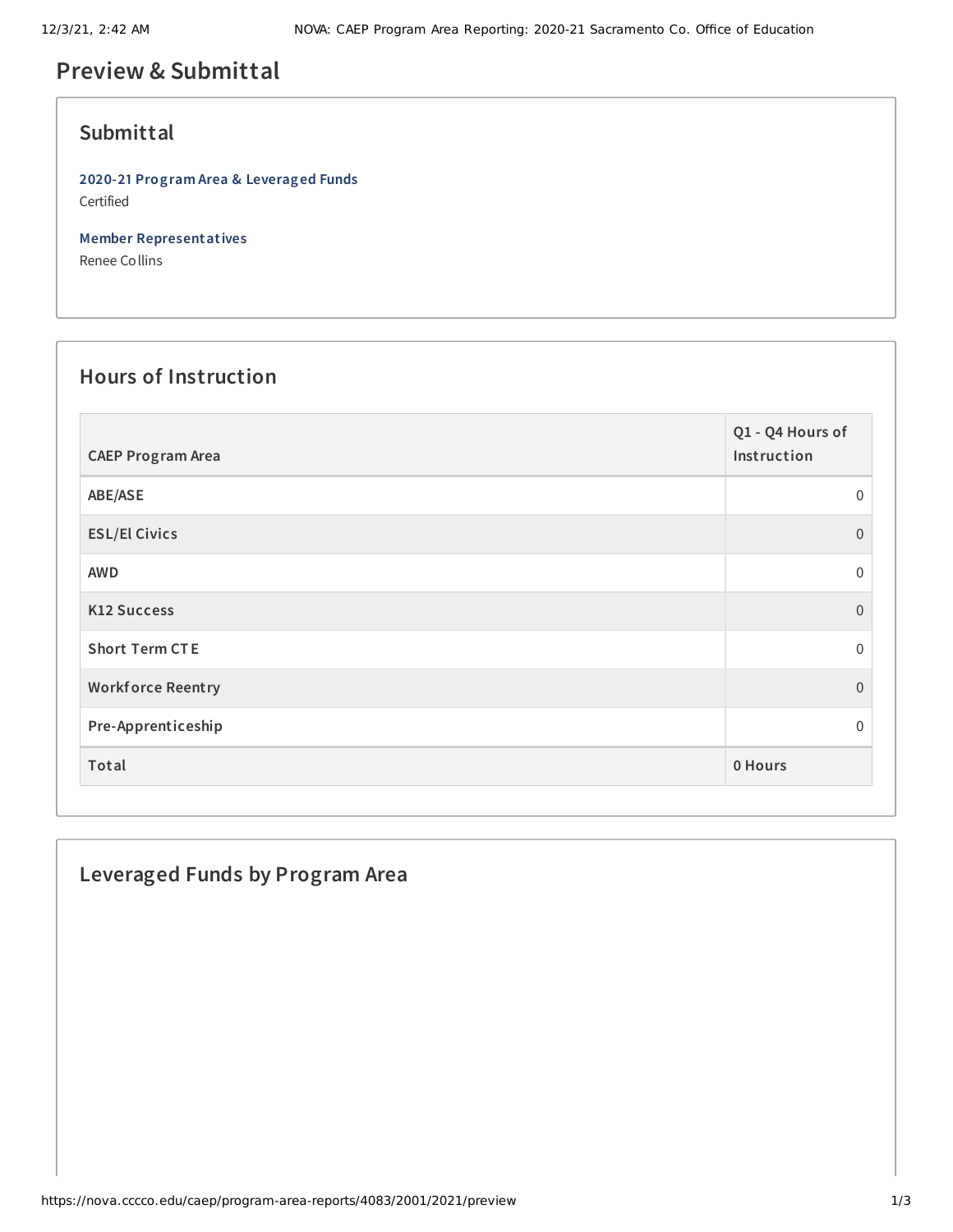| <b>Fund</b>                                  | ABE/ASE | ESL/El<br>Civics | <b>AWD</b> | K12<br><b>Success</b> | Short<br>Term<br><b>CTE</b> | Workforce<br>Reentry | Pre-<br>Apprenticeship | Totals |
|----------------------------------------------|---------|------------------|------------|-----------------------|-----------------------------|----------------------|------------------------|--------|
| California Adult<br><b>Education Program</b> | \$0     | \$0              | \$0        | \$0                   | \$0                         | \$0                  | \$0                    | \$0    |
| <b>CalWORKs</b>                              | \$0     | \$0              | \$0        | \$0                   | \$0                         | \$0                  | \$0                    | \$0    |
| NonCredit                                    | \$0\$   | \$0              | \$0        | \$0                   | \$0                         | \$0                  | \$0                    | \$0    |
| <b>Perkins</b>                               | \$0     | \$0              | \$0        | \$0                   | \$0                         | \$0                  | \$0                    | \$0    |
| <b>LCFF</b>                                  | \$0     | \$0              | \$0        | \$0                   | \$0                         | \$0                  | \$0                    | \$0    |
| <b>Fees</b>                                  | \$0     | \$0              | \$0        | \$0                   | \$0                         | \$0                  | \$0                    | \$0    |
| K12 Adult Ed Jail<br><b>Funds</b>            | \$0     | \$0              | \$0        | \$0                   | \$0                         | \$0                  | \$0                    | \$0    |
| <b>WIOA II</b>                               | \$0     | \$0              | \$0        | \$0                   | \$0                         | \$0                  | \$0                    | \$0    |
| <b>Contracted Services</b>                   | \$0     | \$0              | \$0        | \$0                   | \$0                         | \$0                  | \$0                    | \$0    |
| <b>Totals</b>                                | \$0     | \$0              | \$0        | \$0                   | \$0                         | \$0                  | \$0                    | \$0    |

# **Certification**

**28 Capital Adult Education Regional Consortium - Primary Contact**

**Patricia Oliva** [poliva@scoe.net](mailto:poliva@scoe.net)

**Bethany Ely** Coordinator [bely@scoe.net](mailto:bely@scoe.net)

**Carla Slowiczek** CAERC Coordinator [cslowiczek@scoe.net](mailto:cslowiczek@scoe.net)

#### Appro ved by Pa tricia Oliva

**12/02/2021 06:41 PM PST**